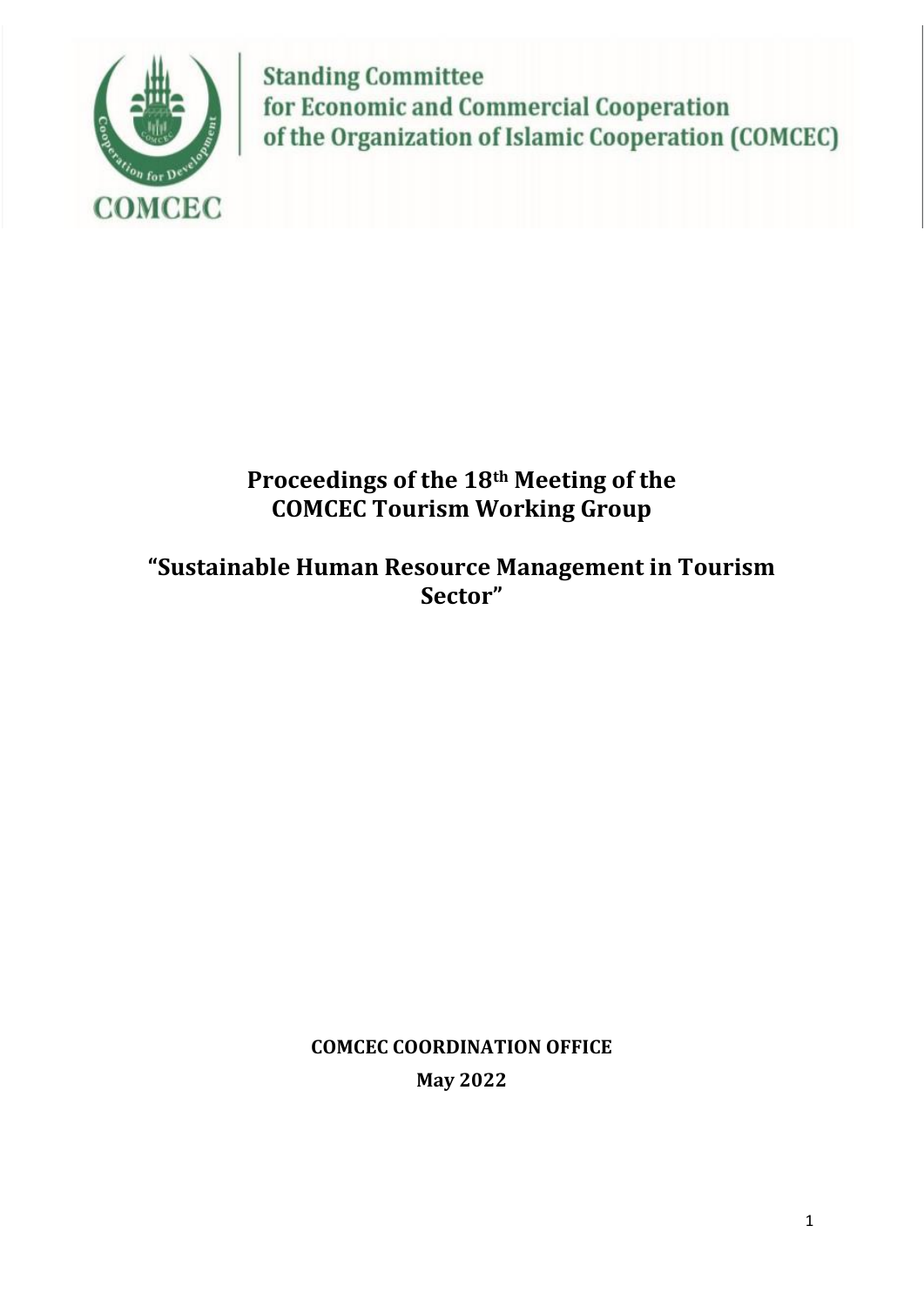

# **PROCEEDINGS OF 18 TH MEETINGS OF THE COMCEC TOURISM WORKING GROUP (May 12 th, 2022, Virtual Meeting)**

1. The Tourism Working Group (TWG) hold virtually its 18th Meeting on May 12th, 2022, with the theme of "Sustainable Human Resource Management in Tourism Sector".

*(The Agenda and Program of the 18th Meeting are attached as Annex-I)*

2. The 18th meeting was attended by 13 Member States. The meeting was also attended by the representatives of the Statistical, Economic and Social Research and Training Centre for Islamic Countries (SESRIC), Islamic Center for Development of Trade (ICDT), Standards and Metrology Institute for Islamıc Countries (SMIIC), International Trade Center (ITC) and COMCEC Coordination Office (CCO).

*(The List of Participants of the 18th Meeting is attached as Annex-II)*

- 3. The 18<sup>th</sup> Meeting started with a recitation from the Holy Quran.
- 4. At the outset, Mr. Fatih ÜNLÜ, Director General of the CCO, delivered his opening remarks. He underlined that the COVID-19 has had uncommon effects on the tourism sector of all of the countries. Nearly two and half years, COVID pandemic has an extremely heavy impact on the health of people and put the World into an unprecedented havoc with extremely negative implications on various sectors. This also have had also snowballing impacts on the economic activity of cities, regions in tourism sector as well as related with all other industries.
- 5. Highlighting the severe impacts of the COVID-19 pandemic on the tourism industry, Mr. ÜNLÜ outlined that tourism sector, by its very nature, has been affected most severely by the pandemic. In fact, it is considered one of the hardest hit sectors by the COVID-19 outbreak. According to the latest data from UNWTO, the contribution of tourism to the World economy amounted to USD 3.5 trillion in 2019, or 4% of world GDP, measured in tourism direct gross domestic product (TDGDP). However, the COVID-19 pandemic cut tourism direct GDP by more than half in 2020, reducing it by USD 2.0 trillion, to 1.8% of world GDP.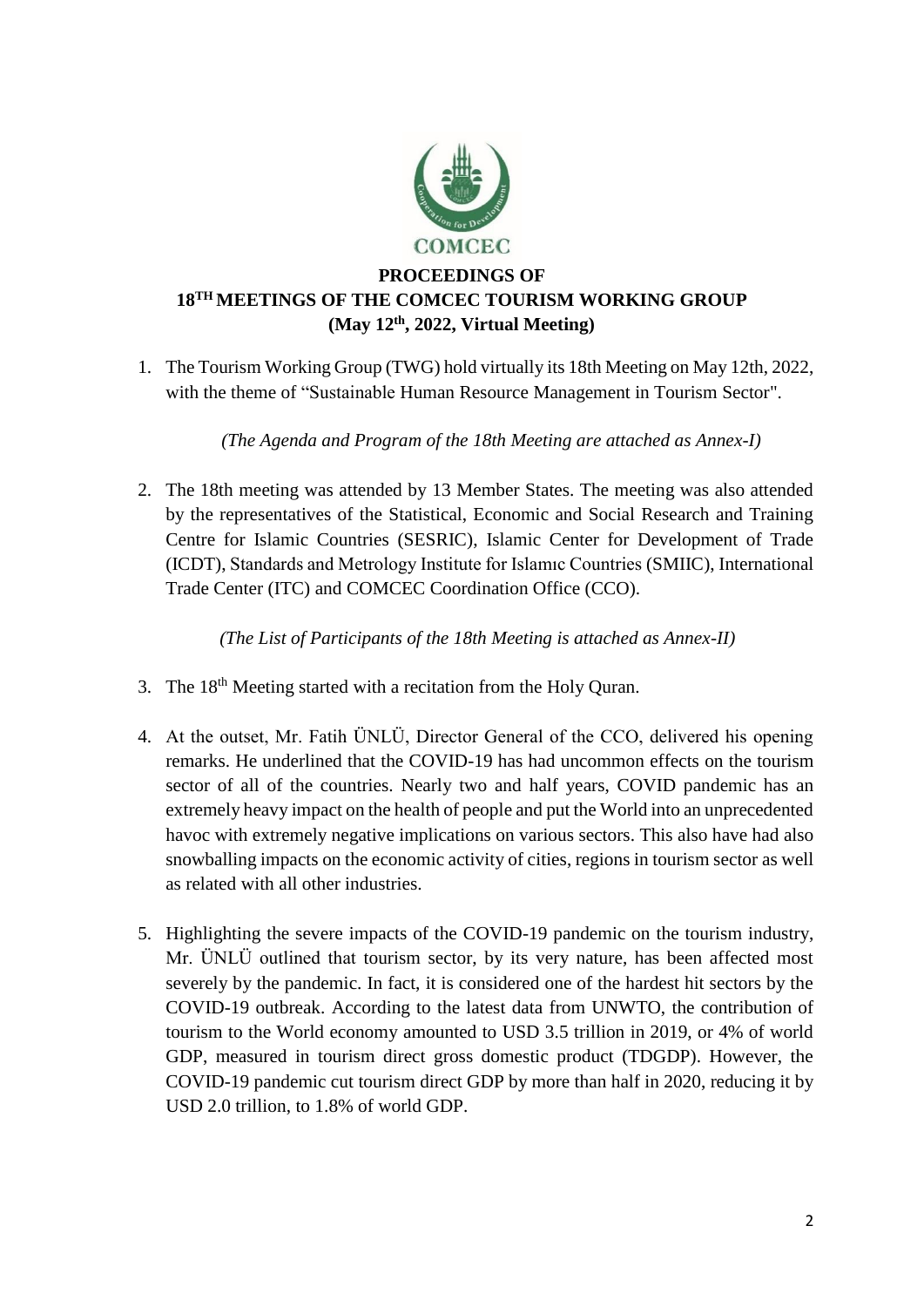- 6. On the other hand, Mr. ÜNLÜ expressed that as the detrimental effects of COVID-19 decreases, international tourism continues its recovery in the first quarter of 2022, with much better performance compared to the weak start of 2021. World arrivals more than doubled (+130%) compared to January 2021, an increase of 18 million. After the unprecedented growth of 2022 and 2021, international tourism is expected to continue its gradual recovery in 2022.
- 7. Mr. ÜNLÜ also emphasized the fact that with the current COVID-19 pandemic and the "new normal", human capital plays a vital role in the recovery of tourism and hospitality businesses. The crisis thus brings with it the opportunity to align the tourism sector towards a more resilient, human-centered future. Despite the potential employment opportunities, tourism provides and the young demographic structure at OIC countries, tourism as a career opportunity has been neglected. With the growth experienced in OIC tourism a sustainable workforce is even more critical to meet the needs of future. However, training, attracting and retaining a sustainable workforce remains as pressing challenge for the industry with the changes in generations.
- 8. Mrs. Başak ÖNSAL DEMIR, Multilateral Relations / Coordinator, Ministry of Culture and Tourism, Republic of Türkiye, chaired the meeting. Welcoming the participants, Mrs. DEMIR briefly informed the attendees on the agenda and program of the meeting.

#### **I. General Introduction of the Research Report**

- 9. Under this agenda item, Prof. Dr. Feride BAHAR IŞIN, Professor of Başkent University, Türkiye and Consultant to the COMCEC Tourism Working Group made a presentation on the general review of the research report with respect to the scope, conceptual framework and method of the study.
- 10. With respect to the theoretical background of the research, Prof. Dr. IŞIN stated that the report is expected to focus on mainly in these areas;
	- a. Current Profile and Status of HR in Tourism
	- b. Problems and Impacts of Covid-19 on Tourism Employment
	- c. Human Resource Management Planning and Development in Tourism
	- d. Sustainable Human Resource Policies for Tourism
- 11. Prof. Dr. IŞIN overview the importance of Tourism in the world and underlines the fact that tourism may constitute the substructure of a country, allows over employment, and provide an essential sense of cultural exchange. One of the keys to absolute success in the tourism sector is effective, efficient and proactive human resources management.
- 12. Prof. Dr. IŞIN also stated the impacts of Covid-19 on Sustainable Human Resources;
	- a. Tourism job opportunities were suspended, there was a shortage of workers and people tended to switch to other sectors from tourism sector.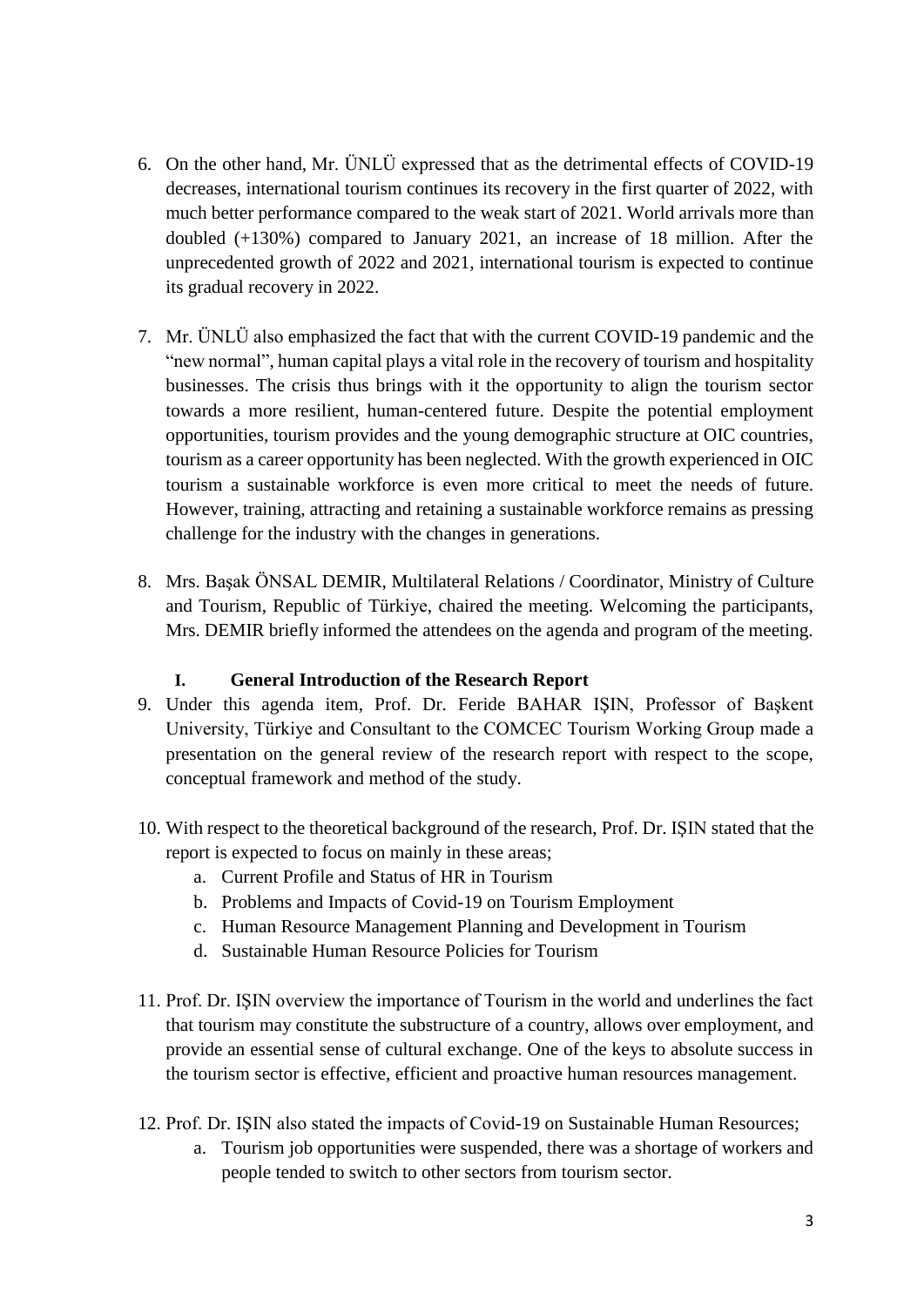- b. The change in people's own career perception.
- c. Regular income, career promotion opportunities or work efficiency became uncertain.
- d. Employees both tried to protect their health and at the same time they also doubted their jobs and financial problems under these global challenging conditions.
- 13. Prof. Dr. IŞIN expressed that the research report is expected to have case studies and she made a presentation about Indonesia, as a case study. The tourism industry is an important part of Indonesia's economy, contributing almost five percent of its gross domestic product. The Indonesian government had been heavily promoting domestic tourism to boost the industry. She underlined the problems encountered in human resources in Indonesia as; practices in tourism, domestic policy barriers, adjustments in the exchanges, no coordination between local government agencies and stakeholders, high costs in tourism activities, defenceless culture, failed and defective human resource management and lack of quality workforce in tourism industry.

# **II. Member States' Experiences**

- 14. Under this agenda item, Ministry of Culture and Tourism of Türkiye delegate, Mr. Mert KABASAKAL made a presentation relating Türkiye's practices in human resource management of tourism sector. Mr. KABASAKAL first gave information about Türkiye's tourism education system. Mr. KABASAKAL stated that the ''Ministry provides some training programs to tourism sector in order to enhance professional knowledge and skills of the related employees in tourism businesses. Between the years 2003-2021, 68.478 tourism professionals have certified. These training programs are being provided by the Ministry with corporation of universities and private sector."
- 15. Mr. KABASAKAL also emphasized that Ministry of Culture and Tourism of Türkiye and the Ministry of National Education (MoNE) have signed "Protocol on Vocational and Technical Education Development Cooperation " that aimed to achieve the following objectives for students of the vocational and tecnical high schools in the fields of Accommodation and Travel Services, Food and Beverage Services and Entertainment Services. This Protocol includes: Performing their skills and internship practices in real service and production environment at tourism enterprises, graduates speaking at least three foreign languages, granting scholarships to the students, providing employment to the graduates, providing on-the-job trainings to the teachers and administrators from involving schools.

#### **III. International Organizations' Perspective**

- 16. Under this agenda item, the representatives of the SESRIC, Dr. Cem TINTIN made a consecutive presentation about this issue.
- 17. Mr. TINTIN highlighted that the major trends affecting tourism during the pandemic are;
	- Impact of young population (generation Z),
	- Increasing role of social media and influencers on Islamic lifestyle,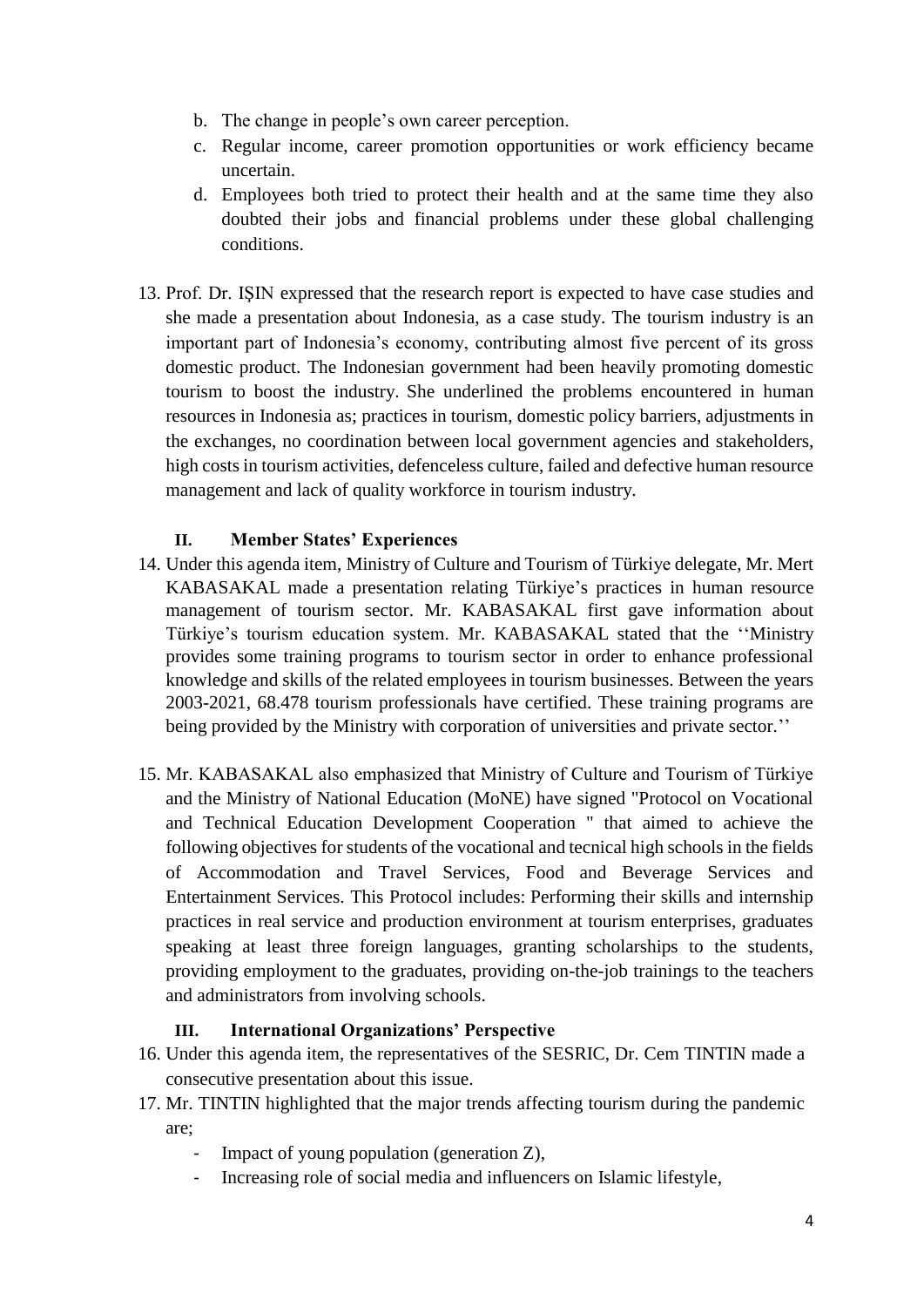- Innovation and the role of technology in tourism (online booking, paperless travel etc.),
- Growing interest of Muslims living in developed countries and non-OIC countries in Islamic Tourism,
- COVID-19 Impact and postponed spending decisions to the post-pandemic period.
- 18. Lastly, Mr. TİNTİN also proposed some policy recommendations on tourism recovery, such as; OIC countries should consider alternative ways to boost tourism, OIC countries should contain the spread of virus such as vaccination rollout for tourists, Vaccine Certificate (mutual recognition) and Health protocols (Safe Travel Stamp), Intra-OIC cooperation is essential (unbalanced distribution of vaccines), engage the private sector as tourism is driven by them, ensure political willingness and communicate your strategy properly and the pandemic should be not considered as a missed opportunity to invest in human capital in tourism and tourism-related basic infrastructure.

# **IV. Utilizing the COMCEC Project Funding**

19. COMCEC Coordination Office delivered a presentation on utilizing the COMCEC Project Funding (CPF) for the tourism-related projects of the member countries as well as the OIC institutions.

*(All presentations made during the meeting are available on the COMCEC website.)*

#### **Closing**

20. The meeting ended with the closing remarks from the moderator of the meeting and COMCEC Coordination Office.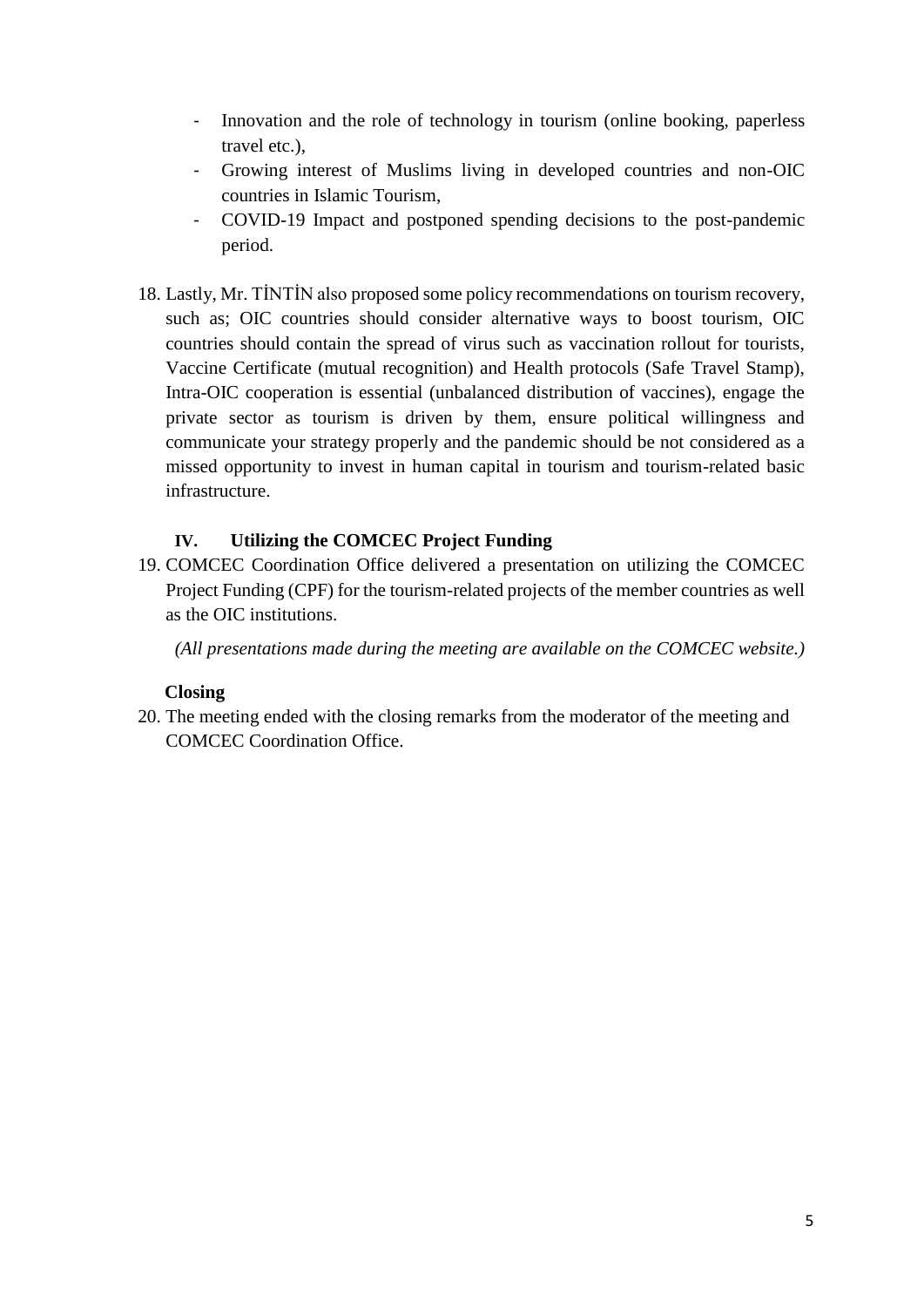Annex I



# **18TH MEETING OF THE COMCEC TOURISM WORKING GROUP**

# (May 12th, 2022, Virtual Meeting)\*

# *"SUSTAINABLE HUMAN RESOURCE MANAGEMENT IN TOURISM SECTOR"*

*(1st Session- Discussion and Review of the First Draft of Report)*

Opening

- 1. Sustainable Human Resource Management in Tourism Sector in the World and the OIC Member Countries: Scope, Conceptual Framework and Methodology
- 2. Preliminary Findings of the Selected Case Country Analysis and the Lessons Learnt
- 3. Experiences/Perspectives of the Member States, International Institutions and NGOs to the Sustainable Human Resource Management in Tourism
- 4. COMCEC Financial Support Program

Closing

------------- ------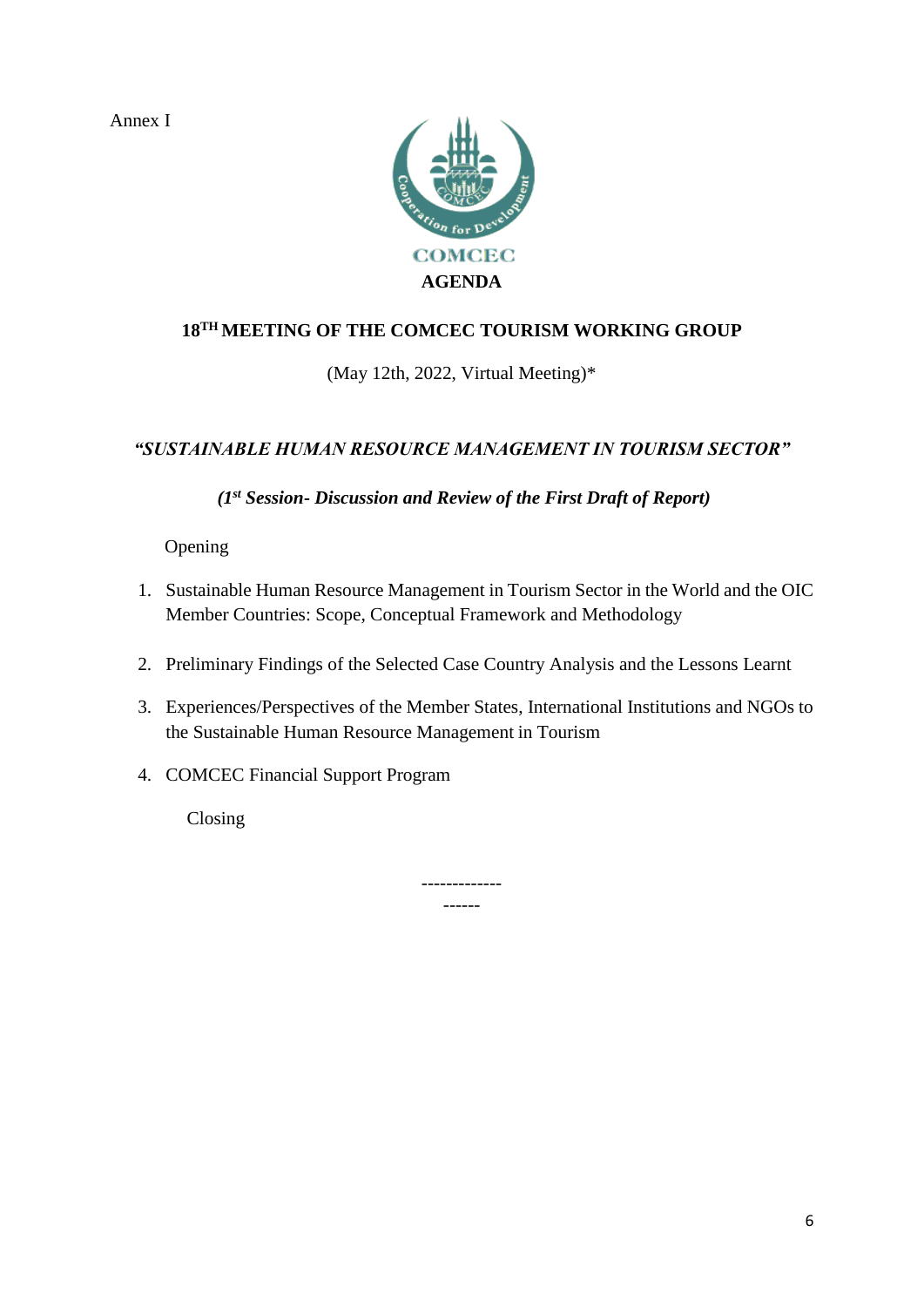

#### **18TH MEETING OF THE COMCEC TOURISM WORKING GROUP (May 12th, 2022, Virtual Meeting)**

# *"SUSTAINABLE HUMAN RESOURCE MANAGEMENT IN TOURISM SECTOR"*

#### *(1st Session- Discussion and Review of the First Draft of Report)*

# *May 12thd, 2022*

|                 | $13.15 - 13.30$ Joining the Online Meeting<br>(The link for the participation will be conveyed in advance of the Meeting)  |
|-----------------|----------------------------------------------------------------------------------------------------------------------------|
| $13.30 - 13.40$ | <b>Opening</b>                                                                                                             |
| $13.40 - 14.00$ | <b>Presentation of the Research Report</b><br>Presentation: Professor Feride Bahar ISIN,<br>Consultant, Başkent University |
|                 | <b>14.00 - 14.10</b> Questions and Answers $(Q \& A)$                                                                      |

- **14.10 – 14.30 Selected Case Country Presentation** *Presentation: Professor Feride Bahar IŞIN, Consultant, Başkent Unıversity*
- **14.30 - 14.40** *Questions and Answers (Q & A)*
- **14.40 - 15.15 Member Country Experiences** *-Q&A*
- **15.15 – 15.30 International Institutions Contributions**

*State of International Tourism in OIC Member States Presentation: Mr. Dr. Cem TINTIN Senior Researcher SESRIC* 

- **15.30- 16.00 COMCEC Financial Support**  *COMCEC Coordination Office Q&A*
- **16.00 Closing Remarks**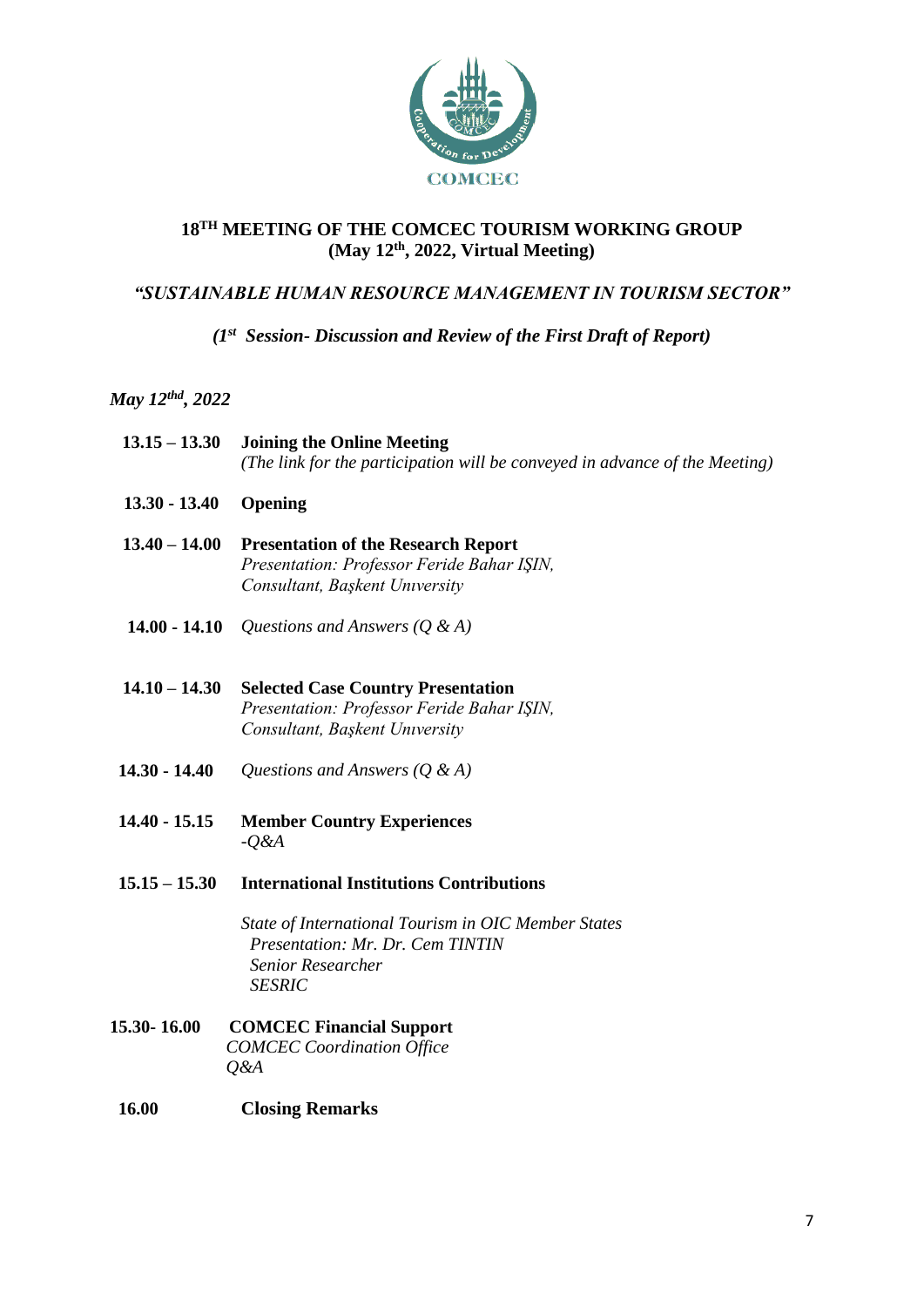Annex II

# **LIST OF PARTICIPANTS**

18TH MEETING OF THE TOURISM WORKING GROUP (12 MAY 2022)

### **A.MEMBER COUNTRIES OF THE OIC**

#### **REPUBLIC OF AZERBAIJAN**

-Mr. AZER OURUCOV

Senior consultant, State Tourism Agency

#### **PEOPLE'S REPUBLIC OF BANGLADESH**

-Ms. TAHMİNA YEASMİN

Joint Secretary, Ministry of Civil Aviation and Tourism

# **BURKINA FASO**

-Mr. EMMANUEL SOME

Legal Adviser, Ministry of Culture, and Tourism

#### **ISLAMIC REPUBLIC OF IRAN**

-Ms. ATHAREH AYASHİ

Assistant of Education and planning office, Tourism

#### **HASHEMITE KINGDOM OF JORDAN**

-Dr. MOHAMMAD ALJBOOR

Director of the Directorate of Investment and Local Community Empowerment, Ministry of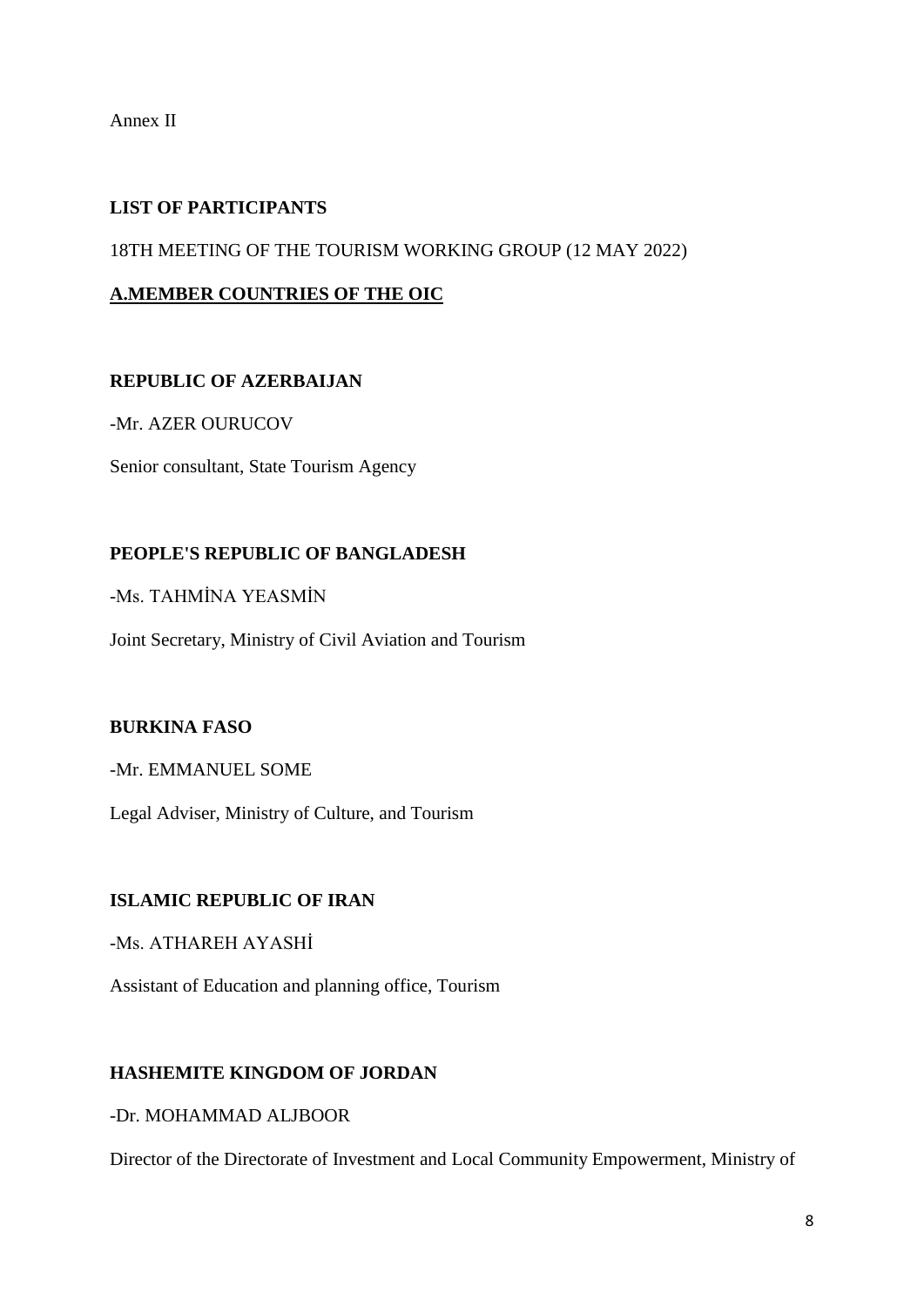Tourism and antiquities

-Mr. ABDULLAH ALLABABDEH Local Community Development, Department Of Antiquities -Mr. AHMED SALAH Advisor, Ministry of Tourism & Antiquities -Mr. MOHAMMED ALSHRAİEDEH The Director of Planning & Studies Directorate, Ministry of Tourism & Antiquities -Ms. MARYAM IBRAHİM Head of MEGA JORDAN, Department of Antiquities -Ms. NİSREEN EİD ADİ

#### **MALAYSIA**

-Mr. JAYAPPRAGAS MUTHUVEEROO

HR Officer, Department of Antiquities (DOA)

Senior Principal Assistant Director, Ministry of Tourism, Arts and Culture Malaysia

-Ms. SİTISARAH HUSSİN

Senior Executive, Islamic Tourism Centre

-Mr. LIONEL HARITH SEBASTIAN DARAUP

Assistant Secretary, Ministry of Tourism, Arts and Culture Malaysia

#### **REPUBLIC OF MALDIVES**

-Mr. IBRAHIMRASHEED ABOOBAKURU

State Minister of Tourism, Ministry of Tourism

-Mr. IBRAHİM FARHAD

Senior Policy Director, Ministry of Tourism,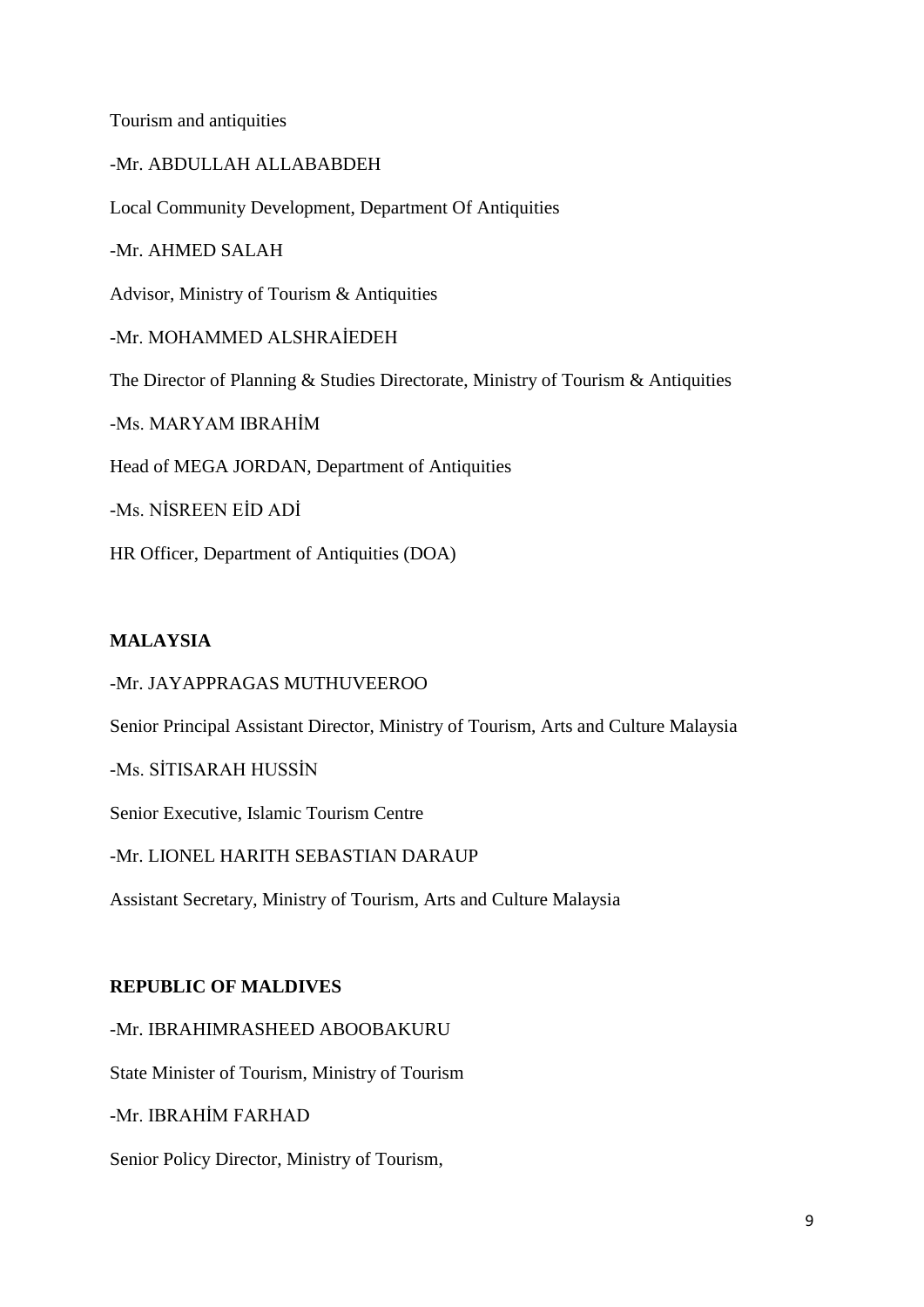# **FEDERAL REPUBLIC OF NIGERIA**

#### -Mr. ZAYYAD ABDUSSALAM

Minister/Coordinator of all COMCEC activities in the Embassy, Embassy of Nigeria, Ankara,

Turkey

-Ms. AMİNA MOHAMMEDAKAN

Second Secretary/ Economic desk officer, Embassy of Nigeria, Ankara, Turkey

-Mr. ALIYU ABANA MUSA

Expert, Federal Ministry of Information and Culture

-Ms. EUCHARIA ORAKWE

Expert, Federal Ministry of Information and Culture

#### **KINGDOM OF SAUDI ARABIA**

-Mr. KHALED ALZAHRANI

Head of Joint Committees, Ministry of Tourism

#### **REPUBLIC OF SIERRA LEONE**

#### -Mr. CLAUDE FATORM BUNDUSAMA

Senior Tourist Guide, Ministry of Tourism and Cultural Affairs

-Mr. MOHAMED JALLOH

Director of Tourism, Ministry of Tourism and Cultural Affairs

#### **REPUBLIC OF TOGO**

-Ms. ASSINGUIME MAFISSA

Point Focal COMCEC/ Ministry of Tourism and Cultural Affairs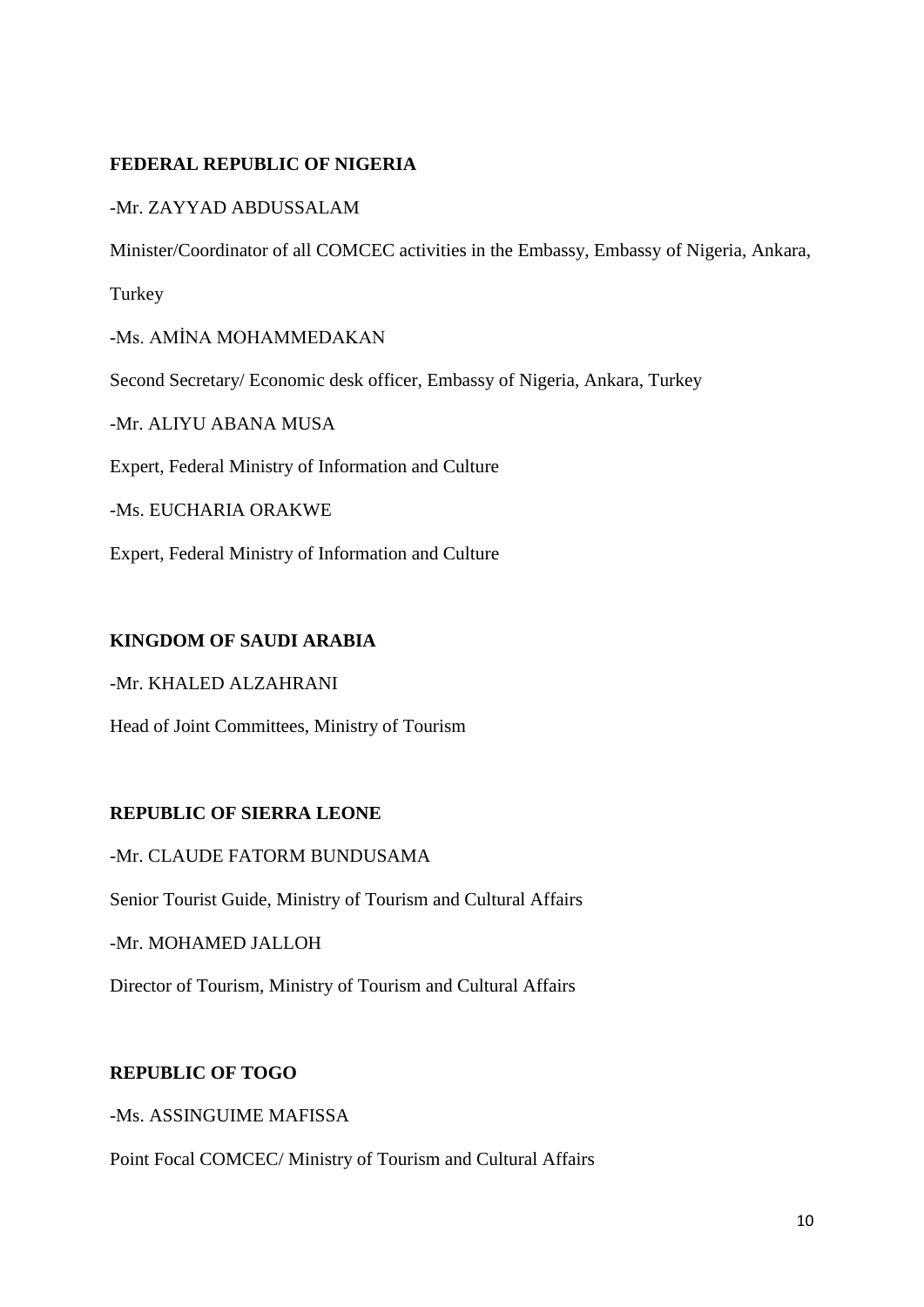#### **REPUBLIC OF TUNISIA**

-Mr. YAHİA CHAOUACHI

General Director, Ministry of Tourism

# **REPUBLIC OF TURKEY**

-Ms. BAŞAK ÖNSAL DEMİR

Multilateral Relations / Coordinator, Ministry of Culture and Tourism

-Mr. BAHATTİN DOĞANAY

Expert, Ministry of Culture and Tourism

-Mr. FARUK ÇUBUKÇU

Expert, Ministry of Culture and Tourism

-Ms. BERNA TEZCAN

Expert, Ministry of Culture and Tourism

-Mr. İREM AHİ SEYHAN

Expert, Union of Chambers and Commodity Exchanges

#### **B.THE OIC SUBSIDIARY ORGANS**

#### **ISLAMIC CENTER FOR DEVELOPMENT OF TRADE (ICDT)**

-Ms. KADIATOU DIALLO

Head of Department, ICDT

# **STATISTICAL, ECONOMIC, SOCIAL RESEARCH AND TRAINING CENTER FOR ISLAMIC COUNTRIES (SESRIC)**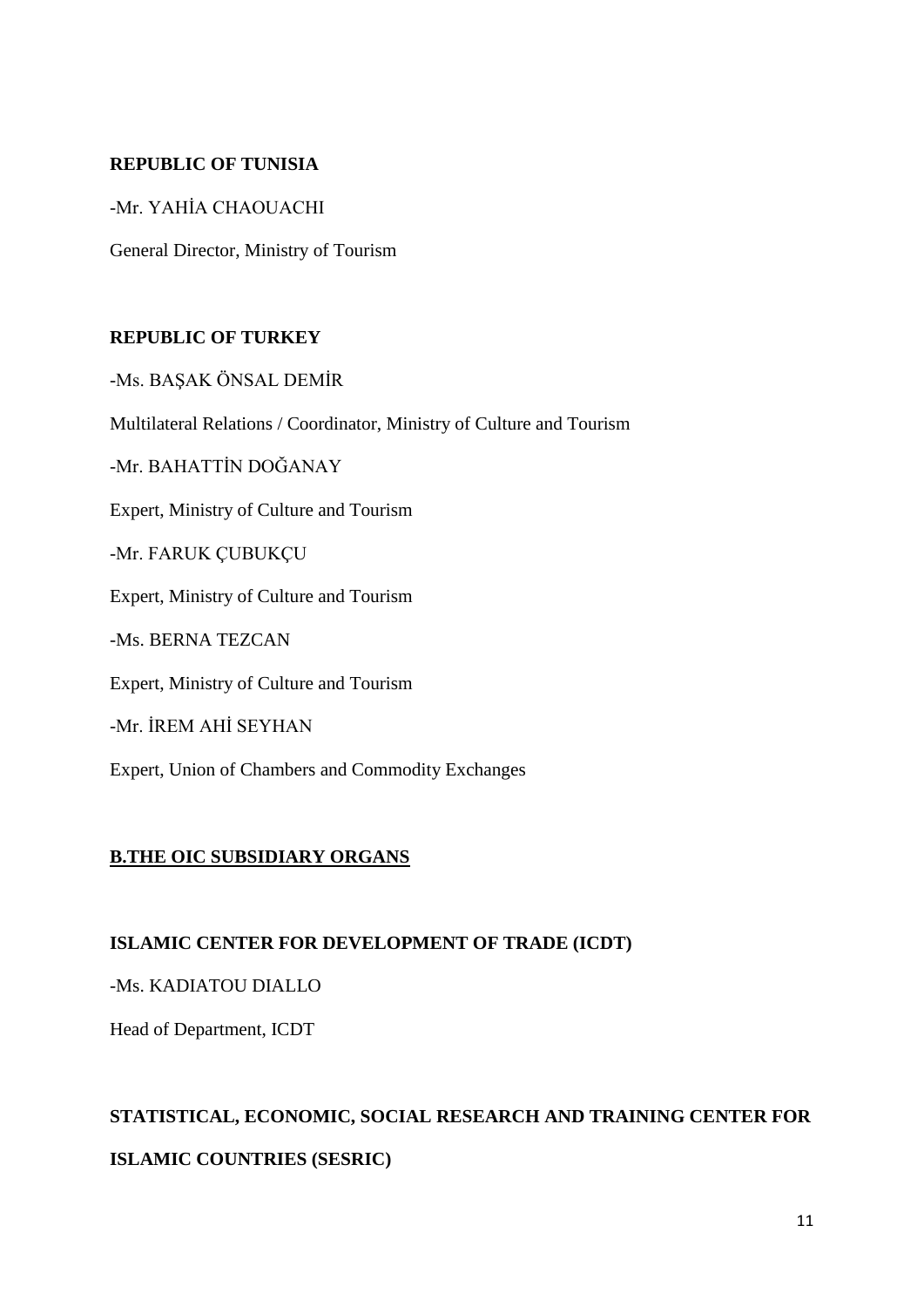-Dr. CEM TİNTİN

Senior Researcher, SESRIC

-Mr. SEYIDTAHIR MAHMUD

Researcher, SESRIC

-Mr. THİERNO BALDE

Assistant Project Officer, SESRIC

#### **C.AFFILIATED ORGANS OF THE OIC**

# **STANDARDS AND METROLOGY INSTITUTE FOR ISLAMIC COUNTRIES (SMIIC)**

-Mr. IHSAN OVUT

Secretary General, SMIIC

# **D.OIC STANDING COMMITTEES**

#### **INTERNATIONAL TRADE CENTER (ITC)**

-Ms. NURALYSSACORALİNE YUSSİN

Director, Research & Training, Islamic Tourism Centre

#### **E.COMCEC COORDINATION OFFICE**

-Mr. FATİH ÜNLÜ

Director General, COMCEC Coordination Office

-Mr. SELÇUK KOÇ

Deputy Director General, COMCEC Coordination Office